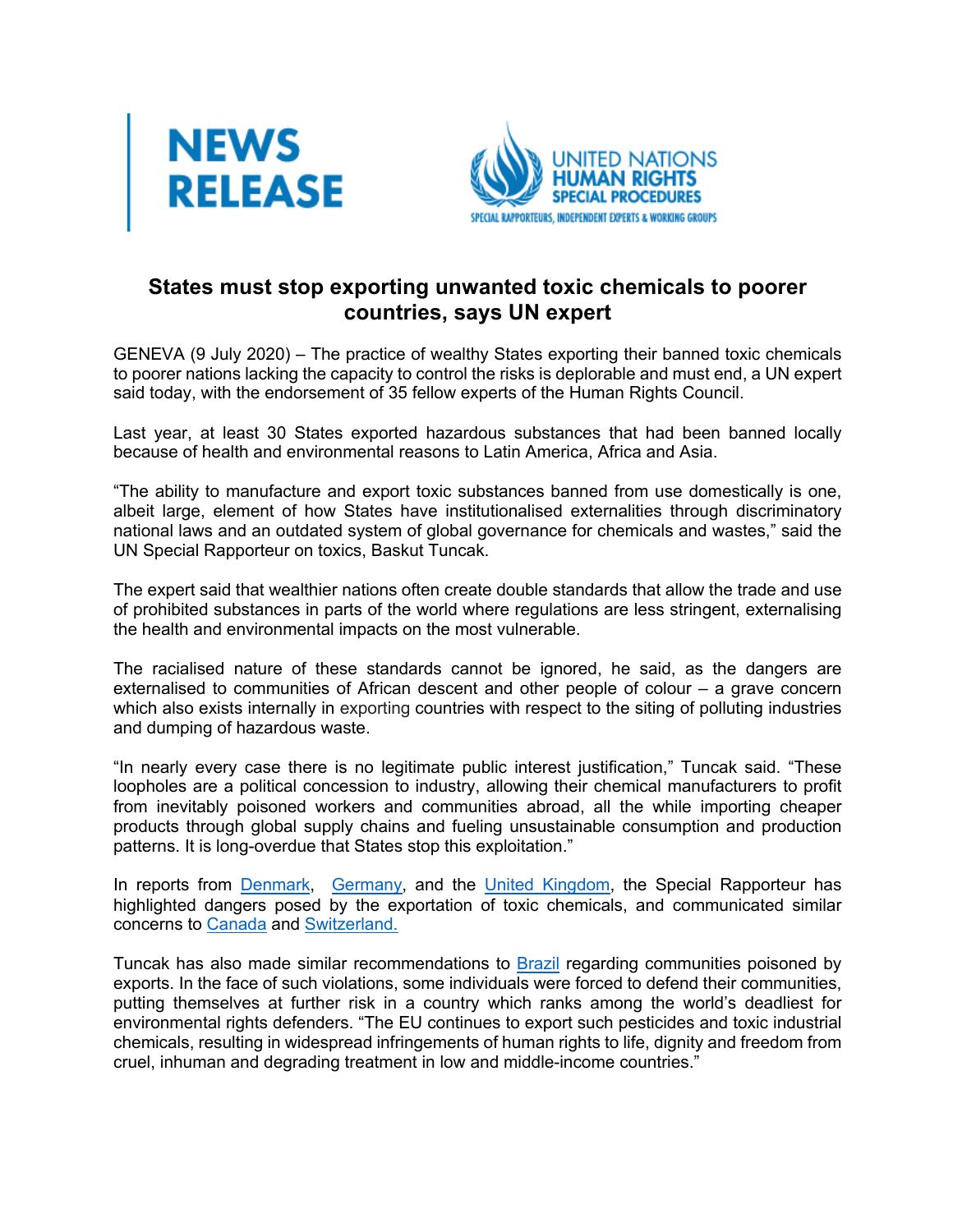The expert commended France for recent legislation stopping the export of chemicals prohibited domestically. "France has taken the right approach to ending these double standards, a practice that other EU and OECD members must emulate," he said.

Tuncak also commended several African countries for progressive efforts to prohibit such imports. Under the Bamako Convention, it is a crime to export substances that are forbidden from use in the country of manufacture to any of the 25 African countries that are party to the Convention. In 2015, the UN Committee on the Rights of the Child recommended that Mexico similarly stop importing pesticides because of grave impacts on indigenous children. The recommendation has yet to be implemented.

"States exporting banned chemicals without a strong public interest justification are in violation of their extraterritorial obligations under international human rights law, including their obligations relating to a healthy environment and safe and healthy working conditions," said the expert, citing the recent General Comment No. 24 of the Committee on Economic, Social and Cultural Rights (CESCR). "Failing to address this longstanding exploitation is discrimination, pure and simple."

The Special Rapporteur's recommendations were endorsed by: **Agnes Callamard,** Special Rapporteur on extrajudicial, summary or arbitrary executions; **Alioune Tine**, Independent Expert on the situation of human rights in Mali; **Alice Cruz**, Special Rapporteur on the elimination of discrimination against persons affected by leprosy and their family members; **Clément Nyaletsossi Voule,** Special Rapporteur on Rights to Freedom of Peaceful Assembly and of Association; **David R. Boyd**, Special Rapporteur on human rights and the environment; **Diego García-Sayán**, Special Rapporteur on the independence of judges and lawyers; **E. Tendayi Achiume**, Special Rapporteur on contemporary forms of racism; **Francisco Cali Tzay**, Special Rapporteur on the rights of indigenous peoples; **Léo Heller**, Special Rapporteur on the human rights to safe drinking water and sanitation; **Livingstone Sewanyana**, Independent Expert on the promotion of a democratic and equitable international order; **Mary Lawlor**, Special Rapporteur on the situation of human rights defenders; **Michael Fakhri**, Special Rapporteur on the right to food; **Michael Lynk**, Special Rapporteur on the situation of human rights in the Palestinian Territory occupied since 1967; **Nils Melzer**, Special Rapporteur on torture and other cruel, inhuman or degrading treatment or punishment; **Obiora Okafor**, the Independent Expert on human rights and international solidarity; **Olivier De Schutter**, Special Rapporteur on extreme poverty and human rights; **Rhona Smith**, Special Rapporteur on the situation of human rights in Cambodia; **Saad Alfarargi**, Special Rapporteur on the right to development; **Thomas Andrews**, Special Rapporteur on the situation of human rights in Myanmar; **Tomoya Obokata**, the Special Rapporteur on contemporary forms of slavery, including its causes and consequences; **Ahmed Reid (Chair), Dominique Day, Michal Balcerzak, Ricardo A. Sunga III, Sabelo Gumedze***,* Working Group of experts on people of African descent; **Elizabeth Broderick, Alda Facio, Ivana Radačić (Chair), Meskerem Geset Techane, Melissa Upreti (Vice Chair),** Working Group on discrimination against women and girls; **Surya Deva, Elżbieta Karska, Githu Muigai, Dante Pesce (Vice-Chair), Anita Ramasastry (Chair),** Working Group on the issue of human rights and transnational corporations and other business enterprises.

## ENDS

*The expert: Baskut Tuncak, Special Rapporteur on the implications for human rights of the environmentally sound management and disposal of hazardous substances and wastes (toxics). He was appointed by the Human Rights Council in 2014.*